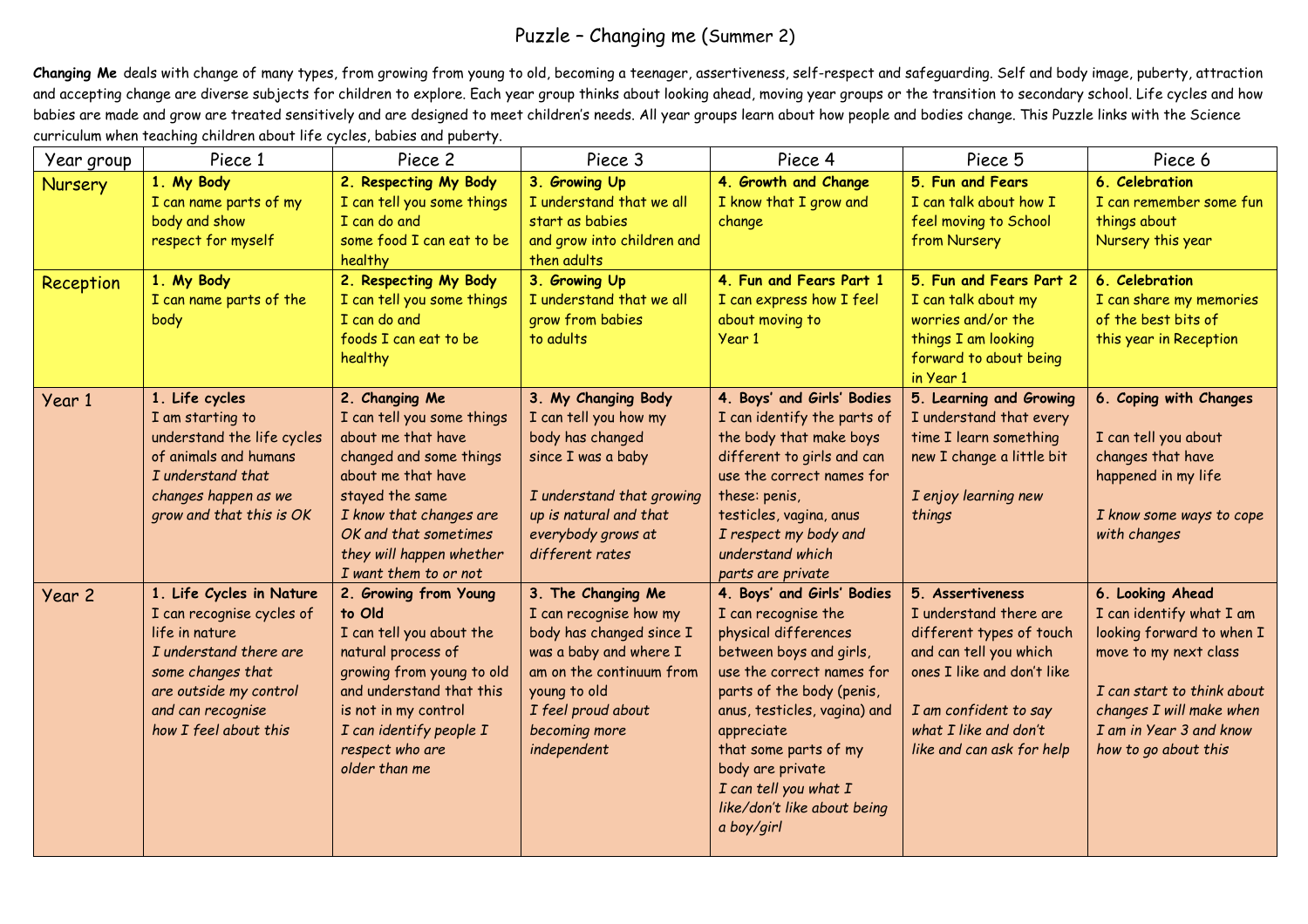| Year 3 | 1. How Babies Grow                                                                                                                                                                                                                                    | 2. Babies                                                                                                                                                                                                                                                                      | 3. Outside Body                                                                                                                                                                                                                                                                                                              | 4. Inside Body                                                                                                                                                                                                     | 5. Family                                                                                                                                                                                                                                                                     | 6. Looking Ahead                                                                                                                                                                                 |
|--------|-------------------------------------------------------------------------------------------------------------------------------------------------------------------------------------------------------------------------------------------------------|--------------------------------------------------------------------------------------------------------------------------------------------------------------------------------------------------------------------------------------------------------------------------------|------------------------------------------------------------------------------------------------------------------------------------------------------------------------------------------------------------------------------------------------------------------------------------------------------------------------------|--------------------------------------------------------------------------------------------------------------------------------------------------------------------------------------------------------------------|-------------------------------------------------------------------------------------------------------------------------------------------------------------------------------------------------------------------------------------------------------------------------------|--------------------------------------------------------------------------------------------------------------------------------------------------------------------------------------------------|
|        |                                                                                                                                                                                                                                                       |                                                                                                                                                                                                                                                                                | Changes                                                                                                                                                                                                                                                                                                                      | Changes                                                                                                                                                                                                            | Stereotypes                                                                                                                                                                                                                                                                   |                                                                                                                                                                                                  |
|        | I understand that in<br>animals and humans lots<br>of changes happen<br>while growing up, and<br>that usually it is the<br>female who has the<br>baby                                                                                                 | I understand how<br>babies grow and<br>develop in the mother's<br>womb/uterus. I<br>understand what a<br>baby needs to live and<br>grow                                                                                                                                        | I understand that boys'<br>and girls' bodies need<br>to change so that when<br>they grow up their<br>bodies can make babies<br>I can identify how<br>boys' and girls' bodies<br>change on the outside                                                                                                                        | I can identify how boys'<br>and girls' bodies change<br>on the inside during the<br>growing up process and<br>can tell you why these<br>changes are necessary<br>so that their bodies can<br>make babies when they | I can start to<br>recognise<br>stereotypical<br>ideas I might have<br>about parenting and<br>family roles<br>I can express how I                                                                                                                                              | I can identify what I<br>am looking forward to<br>when I move to my<br>next class<br>I can start to think<br>about changes I will<br>make next year and                                          |
|        | I can express how I                                                                                                                                                                                                                                   | I can express how I                                                                                                                                                                                                                                                            | during this growing up                                                                                                                                                                                                                                                                                                       | grow up                                                                                                                                                                                                            | feel when my ideas                                                                                                                                                                                                                                                            | know how to go about                                                                                                                                                                             |
|        | feel when I see babies<br>or baby animals                                                                                                                                                                                                             | might feel if I had a<br>new baby in my family                                                                                                                                                                                                                                 | process<br>I recognise how I feel<br>about these changes<br>happening to me and<br>know how to cope with<br>those feelings                                                                                                                                                                                                   | I recognise how I feel<br>about these changes<br>happening to me and<br>know how to cope with<br>these feelings                                                                                                    | are challenged and<br>might be willing to<br>change my ideas<br>sometimes                                                                                                                                                                                                     | this                                                                                                                                                                                             |
| Year 4 | 1. Unique Me                                                                                                                                                                                                                                          | 2. Having a Baby                                                                                                                                                                                                                                                               | 3. Girls and Puberty                                                                                                                                                                                                                                                                                                         | 4. Circles of Change                                                                                                                                                                                               | 5. Accepting Change                                                                                                                                                                                                                                                           | 6. Looking Ahead                                                                                                                                                                                 |
|        | I understand that some<br>of my personal<br>characteristics have<br>come from my birth<br>parents and that this<br>happens because I am<br>made from the joining<br>of their egg and sperm<br>I appreciate that I am<br>a truly unique human<br>being | I can correctly label<br>the internal and<br>external parts of male<br>and female bodies that<br>are necessary for<br>making a baby<br>I understand that<br>having a baby is a<br>personal choice and can<br>express how I feel<br>about having children<br>when I am an adult | I can describe how a<br>girl's body changes in<br>order for her to be<br>able to have babies<br>when she is an adult,<br>and that menstruation<br>(having periods) is a<br>natural part of this<br>I have strategies to<br>help me cope with<br>the physical and<br>emotional changes I will<br>experience during<br>puberty | I know how the circle<br>of change works and can<br>apply it to changes I<br>want to make in my life<br>I am confident enough<br>to try to make changes<br>when I think they will<br>benefit me                    | I can identify changes<br>that have been and<br>may continue to be<br>outside of my control<br>that I learnt to accept<br>I can express my fears<br>and concerns<br>about changes that are<br>outside of my<br>control and know how<br>to manage these<br>feelings positively | I can identify what I<br>am looking forward<br>to when I move to a<br>new class<br>I can reflect on the<br>changes I would like to<br>make next year and can<br>describe how to go<br>about this |